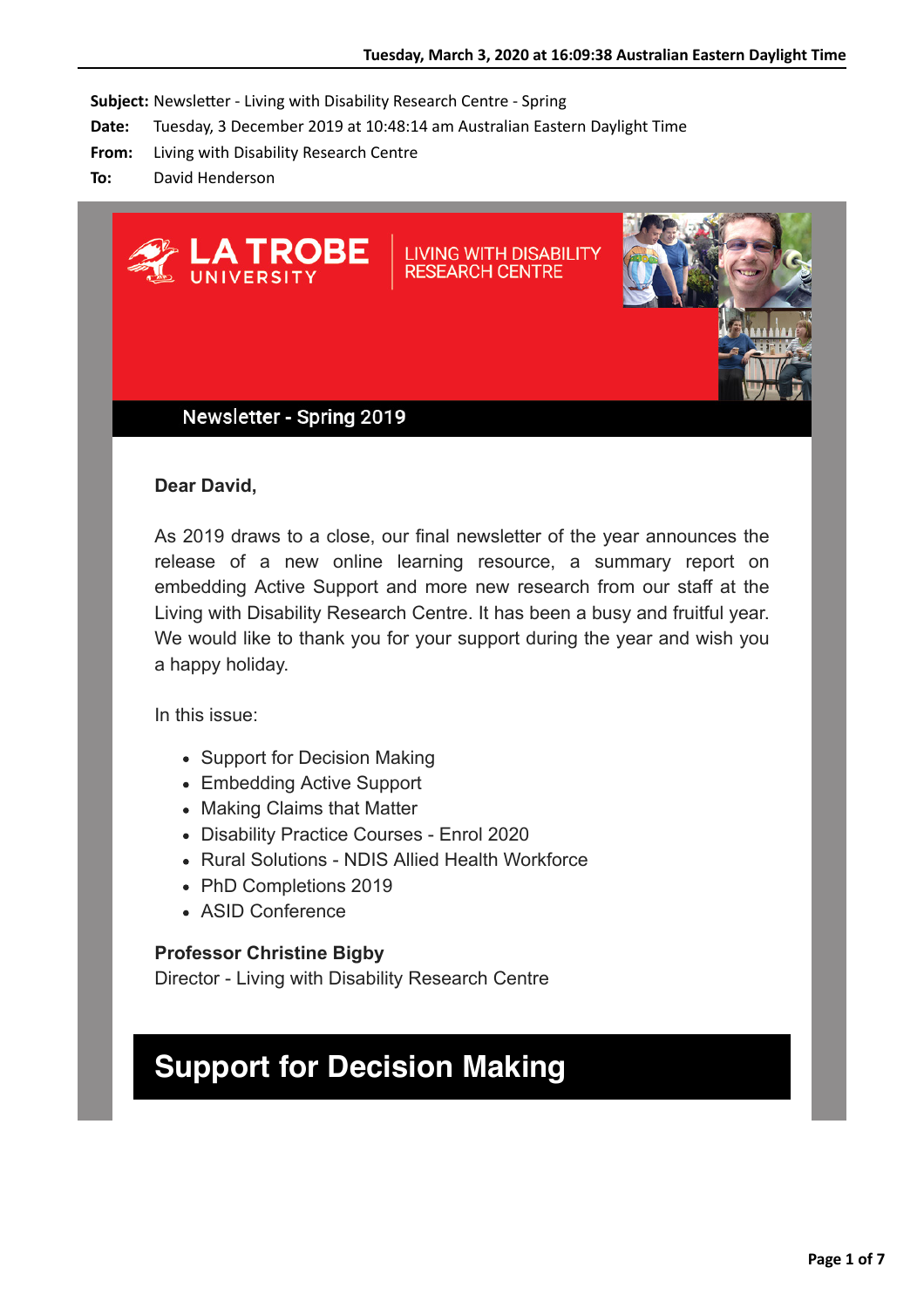### **The La Trobe Support for Decision Making Practice Framework**

To coincide with the International Day of Persons with Disabilities (IDPD) on 3 December 2019, the Living with Disability Research Centre launches its latest evidence-based training resource for frontline disability workers and practitioners



**The La Trobe Support for Decision Making Practice Framework** is an online learning resource that has been developed to guide supporters of people with cognitive disabilities – intellectual disability or acquired brain injury – through the process of supporting them to make decisions. Decision making is a fundamental human right and people with cognitive disabilities are likely to need ongoing support with making some decisions.

Given that promoting the participation of people with disabilities is the 2019 IDPD theme, we could not have thought of a more apt day to announce the launch of the Framework. The La Trobe Support for Decision Making Practice Framework is practical and evidence-based Framework that helps to build the capacity of supporters to enable people with cognitive disabilities to exercise choice and control in their own lives.

**[MORE INFORMATION](https://protect-au.mimecast.com/s/LWt2CgZovLtNY2goIgeeqh?domain=latrobe.us10.list-manage.com)**

# **Embedding Active Support**

We have released a summary report, *Enabling Engagement and Inclusion: Organisational Factors that Embed Active Support in Accommodation Services for People with Intellectual Disability*. The report outlines findings from the largest study of Active Support in Australia which has been in progress since 2009.

The study provides the first rigorous evidence about the factors that predict delivery of good Active Support. It provides a blueprint of the design features that disability service organisations should incorporate in order to provide good quality support to people with intellectual disabilities. These findings also provide a guide to families and people with disability about what to look for in good services, to the NDIA about what should be funded to ensure good quality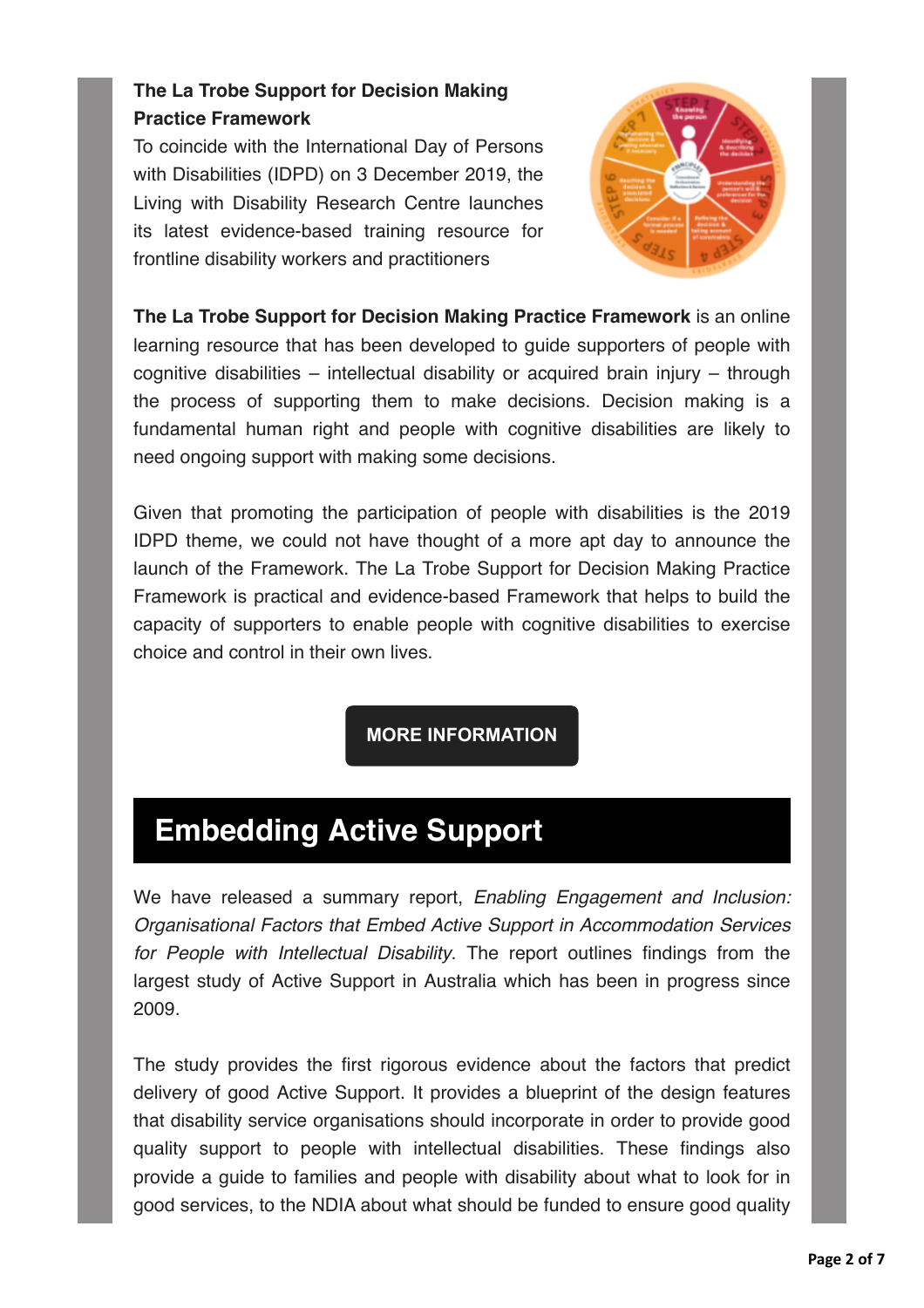support, and to the NDIS Quality and Safeguarding Commission about what it should be monitoring.



The key features are represented in the diagram below:

Active Support is an evidence-based practice whereby staff provide sufficient facilitative assistance to enable service users to take part in meaningful activities and relationships, irrespective of the degree of intellectual disability or presence of additional problems. Unequivocally, front-line staff practice based on Active Support leads to better quality of life for people with intellectual disabilities. Our online training program about Active Support is free and available here: **[EVERY MOMEMT HAS POTENTIAL.](https://protect-au.mimecast.com/s/yaIFCjZryqtAyq6BF0DPPP?domain=latrobe.us10.list-manage.com)**

The *Enabling Engagement and Inclusion* summary report highlights the significance of practice leadership to the quality of Active Support and identifies the importance of key organisational factors associated with the values and actions of senior leaders and the structuring of practice leadership. These factors are pivotal to delivering good Active Support to address poor and variable quality support and therefore improving the quality of life of people with intellectual disabilities in services.

For more information about the summary report, or to access the four open access articles that set out the results of the study, please click on the links below:

#### **Articles:**

Bigby, C., Bould, E., Iacono, T., & Beadle-Brown, J. (2019) Quality of practice in supported accommodation services for people with intellectual disabilities: What matters at the organisational level,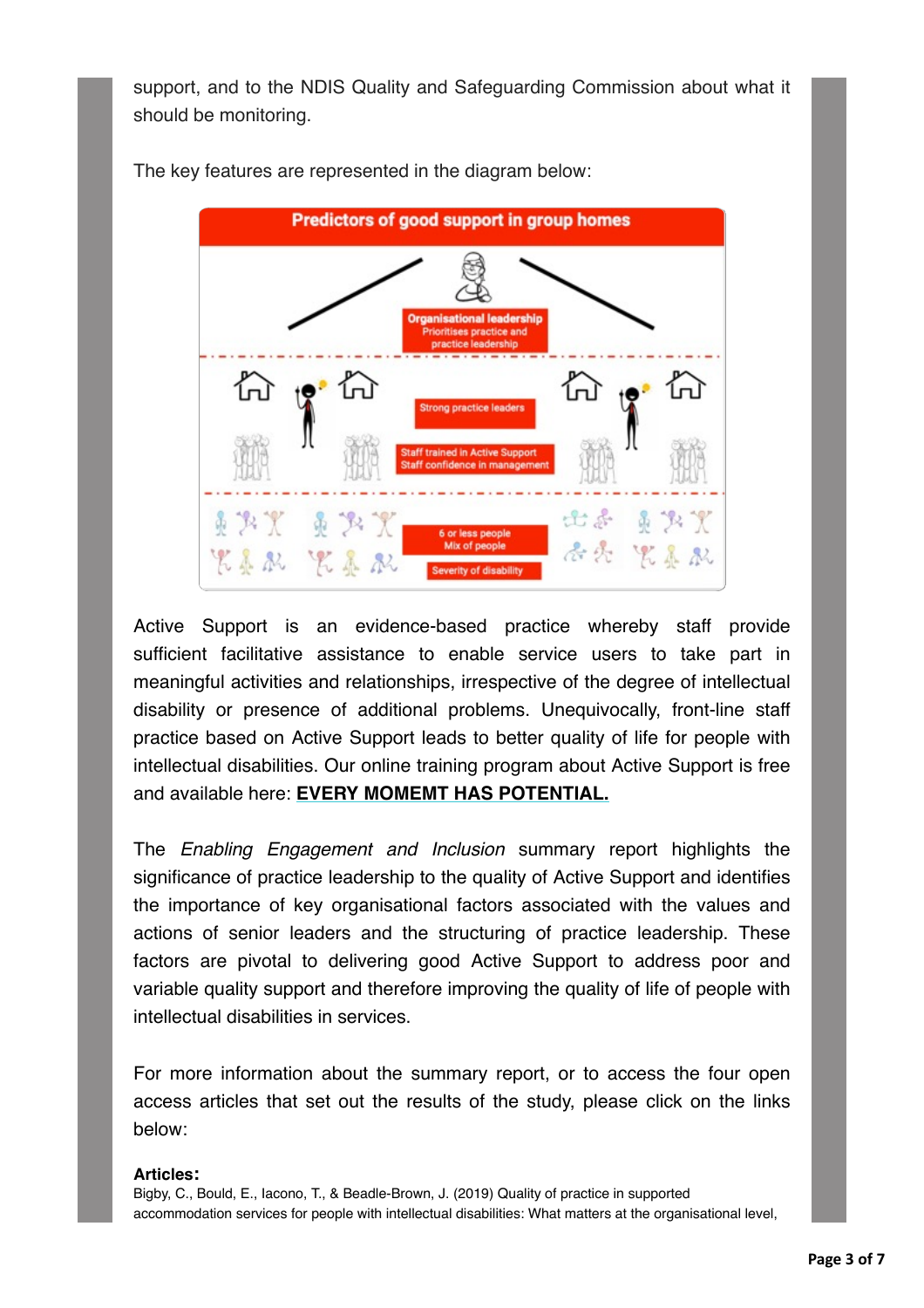*Journal of Intellectual and Developmental Disability.*  [doi.org/10.3109/13668250.2019.1671965](https://protect-au.mimecast.com/s/kacqCk8vzZU4qQLKSOx_q4?domain=latrobe.us10.list-manage.com)

Bigby, C., Bould, E., Iacono, T., & Beadle-Brown, J. (2019) Predicting good Active Support for people with intellectual disabilities in supported accommodation services: Key messages for providers, consumers and regulators, *Journal of Intellectual and Developmental Disability.*  [doi.org/10.3109/13668250.2019.1685479](https://protect-au.mimecast.com/s/D_3HClxwA5CkzZ9VcoHned?domain=latrobe.us10.list-manage.com)

Bigby, C., Bould, E., Iacono, T., Kavanagh, S., & Beadle-Brown, J. (2019) Factors that predict good Active Support in services for people with intellectual disabilities: A multilevel model. *Journal of Applied Research in Intellectual Disabilities.*

[doi.org/10.1111/jar.12675](https://protect-au.mimecast.com/s/RZYDCmOxBQc6Rn0guypOuj?domain=latrobe.us10.list-manage.com)

Bould, E., Bigby, C., Iacono, T., & Beadle-Brown, J. (2019) Factors associated with increases over time in the quality of Active Support in supported accommodation services for people with intellectual disabilities: A multi-level model. Research in Developmental Disabilities, 49. [doi.org/10.1016/j.ridd.2019.103477](https://protect-au.mimecast.com/s/9kA6CnxyDrCx6oyPUWcxOe?domain=latrobe.us10.list-manage.com)

**Report:**

# **Summary Report**

### **Enabling Engagement and Inclusion:**

Organisational Factors That Embed Active Support in Accommodation Services for People with Intellectual Disabilities

Professor Christine Bigby | Dr Emma Bould | Professor Teresa Iacono | Professor Julie Beadle-Brown

# **Making Claims that Matter**

In November, Professor Jennifer Clegg (UK) delivered a wonderful, one-day workshop: Making Claims that Matter: Non-behavioural Approaches to Supporting People with Intellectual Disabilities. The workshop, co-hosted by the Living with Disability Research Centre and ASID, was a great success. More than forty people from various professions attended the workshop and delved into the latest research and practice around attachment and Trauma Informed care.

Professor Clegg designed and taught the *Understanding Complex and Challenging Needs* online module in the La Trobe University Graduate Certificate of Disability Practice last year. Her course explored some of the material that she covered in the Making Claims that Matter workshop. Professor Clegg will be returning to offer the same subject again in Semester 2, 2020. And like all of our Disability Practice subjects, Clegg's course will be available for single subject enrolment and can be taken by practitioners seeking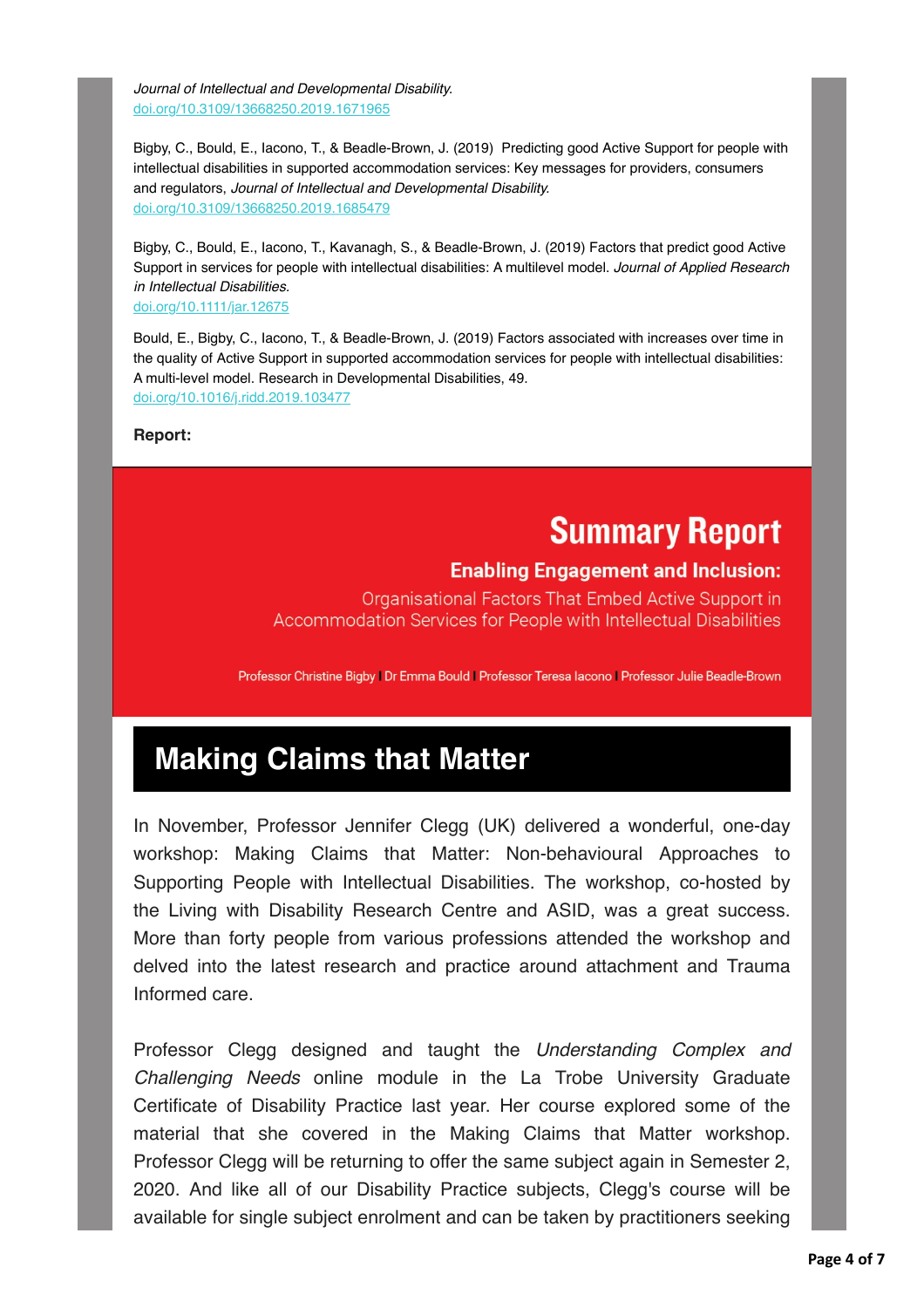## **Disability Practice Courses - Enrol 2020**

It is not too late to enrol in one of our [online degrees in Disability Practice](https://protect-au.mimecast.com/s/LzN9Cp8AGQUyx8lVTKHVst?domain=latrobe.us10.list-manage.com) for 2020. Next year, we will be offering subjects such as the *Contemporary Disability Landscape*, *Enhancing Social Inclusion*, *Support Planning for People with Disabilities*, and *Translating Evidence into Disability Practice*. All subjects will be available as single subjects. Our postgraduate courses can lead to a satisfying career in improving the lives of people with disabilities and their communities. All courses and subjects have been designed by expert staff involved with the [Living with Disabil](https://protect-au.mimecast.com/s/6b5VCq7BJYiR754ECnYZMl?domain=latrobe.us10.list-manage.com)[ity Research Centre](https://protect-au.mimecast.com/s/vX7nCr8DKRU6DvNku7K9ce5?domain=latrobe.us10.list-manage.com) at La Trobe University.

If you are interested in enrolling in one of our online degrees in Disability Practice in 2020, please contact our course coordinator, Dr Sian Anderson, with any queries.

Email: [Sian.Anderson@latrobe.edu.au](mailto:Sian.Anderson@latrobe.edu.au) Telephone: 9479 5495

### **Rural Solutions - NDIS Allied Health Workforce**

On 19 February 2020, the La Trobe Rural Health School and the Living with Disability Centre will host a forum, **Local Rural Solutions to Strengthening the NDIS Allied Health Workforce,** at Latrobe University (Bendigo). The forum is aimed at meeting the growing regional allied health workforce demands of the NDIS. It offers attendees the chance to join representatives from NDIS providers, tertiary training organisations and others concerned with meeting the growing allied health workforce demands posed by the rollout of the NDIS. The focus of this forum will be growing and supporting allied health student placements and mentoring graduates working with people with disability across rural and regional Victoria. The forum is free. The guest speakers for the forum will be Cathryn Blight, General Manager Regional Services, Novita, and Laura Hogan, Leader Health & Clinical Practice, Centre for Disability Studies.

**[MORE INFORMATION](https://protect-au.mimecast.com/s/ElbjCvl0OoH4y6BYSQQBbdv?domain=latrobe.us10.list-manage.com)**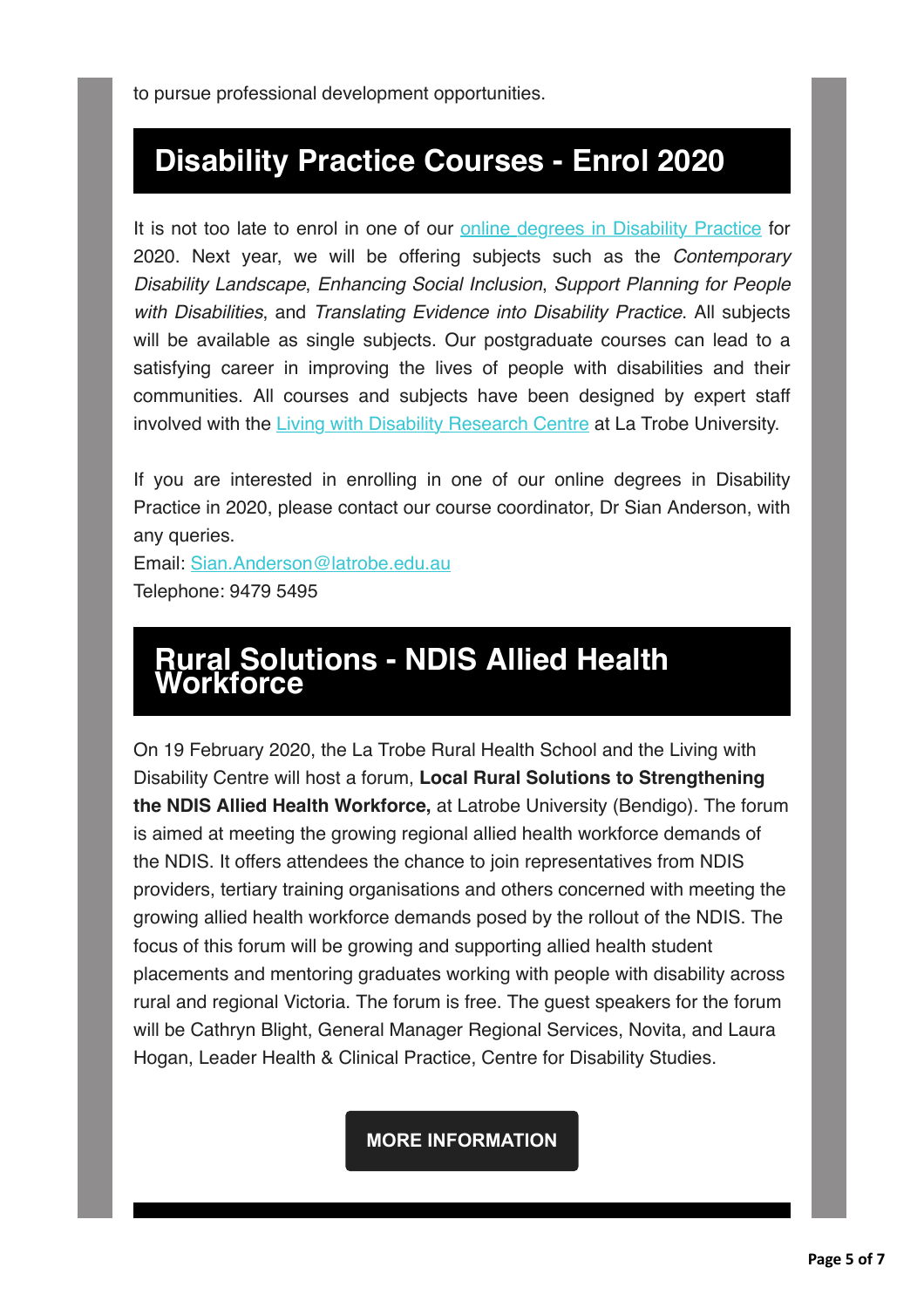### **PhD Completions - 2019**

We are pleased to announce a further three PhD completions for 2019. Kathleen Fitt, Margaret Pozzebon, and Margaret Mealings all recently received the welcome news that their PhDs had been conferred. Dr Fitt and Dr Pozzebon will graduate in December this year and Dr Mealings will graduate in early 2020. We offer our congratulations to all three and wish them all the best as they embark on the next phase of their careers.

## **ASID Conference**

The Living with Disability Research Centre was well represented at this year's Conference of the Australian Society for Intellectual Disability in Adelaide. Over three days, our team presented papers on a wide range of topics that all touched on our Centre's core concern, which is to improve the social inclusion and participation of people with cognitive disability through research, education and knowledge transfer.

It was a busy week for the Director of our Research Centre, Professor Christine Bigby, who stayed in Adelaide for the Australian Association of Social Workers Conference to deliver two more presentations. To view any of these presentations, please click on the button below.

#### **Presentations:**

Dr Sian Anderson - *Writing the script. The overt and hidden contradictions of supporters work in independent self-advocacy groups*.

Dr Tal Araten- Bergman – *Models for forming and supporting circles of support for people with intellectual disability*

Professor Christine Bigby - *Enabling hospitals to be more Inclusive and responsive to people with intellectual disabilities*

Professor Christine Bigby - *Developing an evidence-based practice framework to guide support for decision making*

Adjunct Professor Jennifer Clegg **keynote** – *Helping damaged people manage their chaotic emotions*

Dr William Crisp - *Strategies for supporting people with intellectual disability to have choice and control over their lives?*

Ms Jade McEwan -*What is good service quality? Frontline day service staff's perspectives on what it is and how it should be measured*

Ms Jenna McNabb -*Article 12 and the NSW guardianship framework: A case study highlighting barriers for people with intellectual disability regarding legal capacity and autonomy of decision-making.*